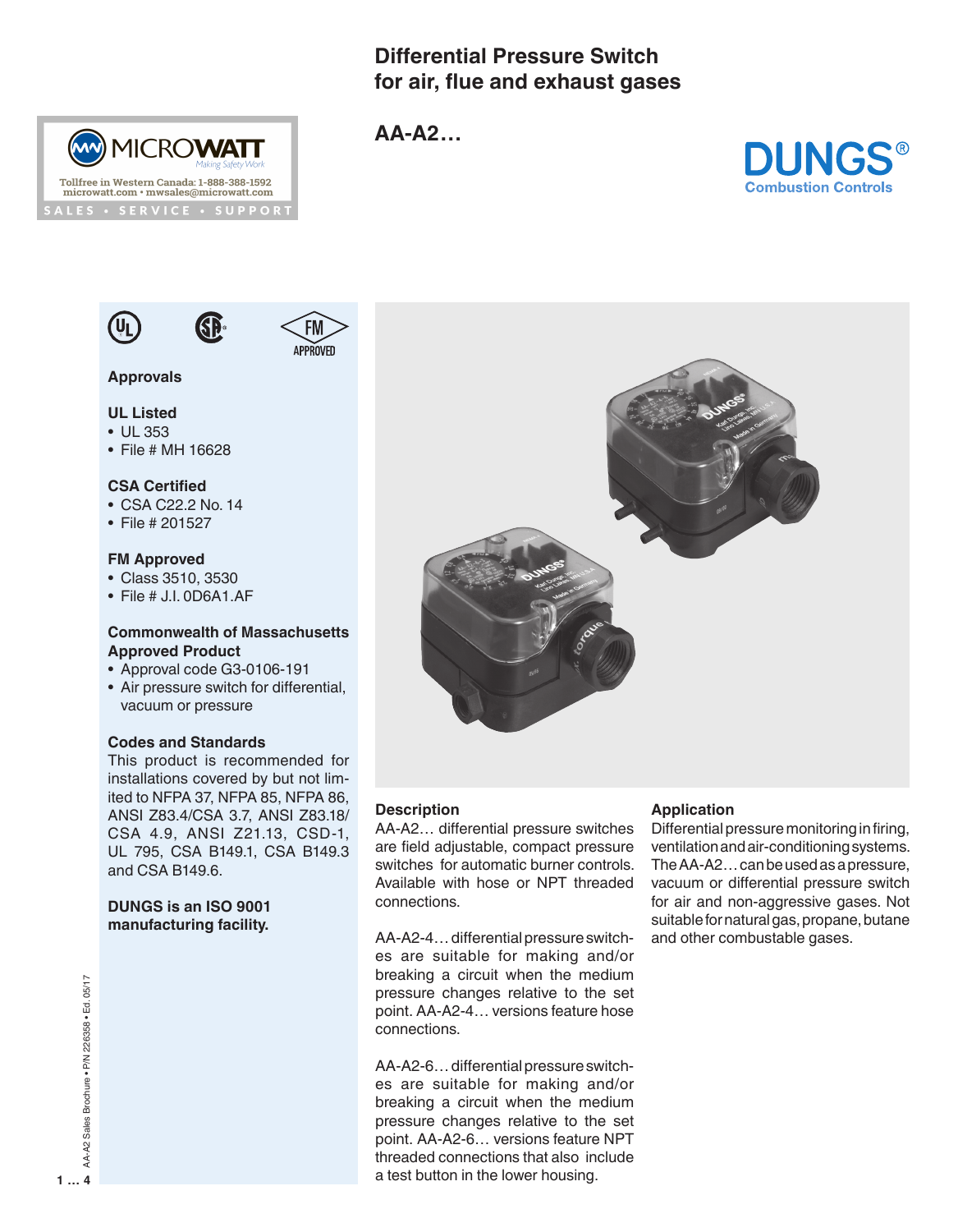**AA-A2…** SPDT differential pressure switch in pressure and vacuum ranges. The differential pressure acts via the diaphragm against the force of the setting spring on the microswitch. The pressure switch operates without any auxiliary power

## **Specifications**

| Max. operating pressure | 7 PSI (500 mbar)                                                                                                 |                                                                                                                                  |              |              |               |  |  |  |
|-------------------------|------------------------------------------------------------------------------------------------------------------|----------------------------------------------------------------------------------------------------------------------------------|--------------|--------------|---------------|--|--|--|
| Pressure connection     | AA-A2-4 Hose connection<br>5/32" (4.6 mm) dia. positive<br>5/32" (4.6 mm) dia. negative                          | <b>AA-A2-6 Threaded connection</b><br>1/4" NPT positive<br>1/8" NPT negative<br>$5/32$ " ( $\varnothing$ 4.6 mm) test connection |              |              |               |  |  |  |
| Temperature range       | Ambient temperature<br>Medium temperature                                                                        | -40 °F to +140 °F (-40 °C to +60 °C)<br>-40 °F to +140 °F (-40 °C to +60 °C)                                                     |              |              |               |  |  |  |
| <b>Materials</b>        | Housing:<br>Switch:<br>Diaphragm:<br>Switching contact:                                                          | Polycarbonate<br>Polycarbonate<br>NBR-based rubber<br>Silver (Ag)                                                                |              |              |               |  |  |  |
| Electrical ratings      | AC eff.<br>DC                                                                                                    | min.<br>min.                                                                                                                     | 24 V<br>24 V | max.<br>max. | 250 V<br>48 V |  |  |  |
| <b>Current ratings</b>  | AC 5A resistive @ 120 VAC<br>AC 3A inductive @ 120 VAC<br>DC min. 20 mA @ 24 VDC<br>DC max. 1A @ 12 - 48 VDC     |                                                                                                                                  |              |              |               |  |  |  |
| Electrical connection   | Screw terminals via 1/2" NPT conduit connection                                                                  |                                                                                                                                  |              |              |               |  |  |  |
| Enclosure rating        | NEMA Type 4                                                                                                      |                                                                                                                                  |              |              |               |  |  |  |
| Setting tolerance       | ±15% switching point deviation referred to set point, adjusted as pressure rises,<br>vertical diaphragm position |                                                                                                                                  |              |              |               |  |  |  |
| Installation position   | Multipoised                                                                                                      |                                                                                                                                  |              |              |               |  |  |  |

Installation position: Standard installation position is vertical upright diaphragm. When installed horizontally, the <u>/IN</u> pressure switch switches at a pressure higher by approx. 0.2 in. W.C. When installed upside down, the pressure switch switches at a pressure lower by approx. 0.2 in. W.C. When installed in other positions, the pressure switch switches at pressure deviating from the set reference value by max. ± 0.2 in. W.C.

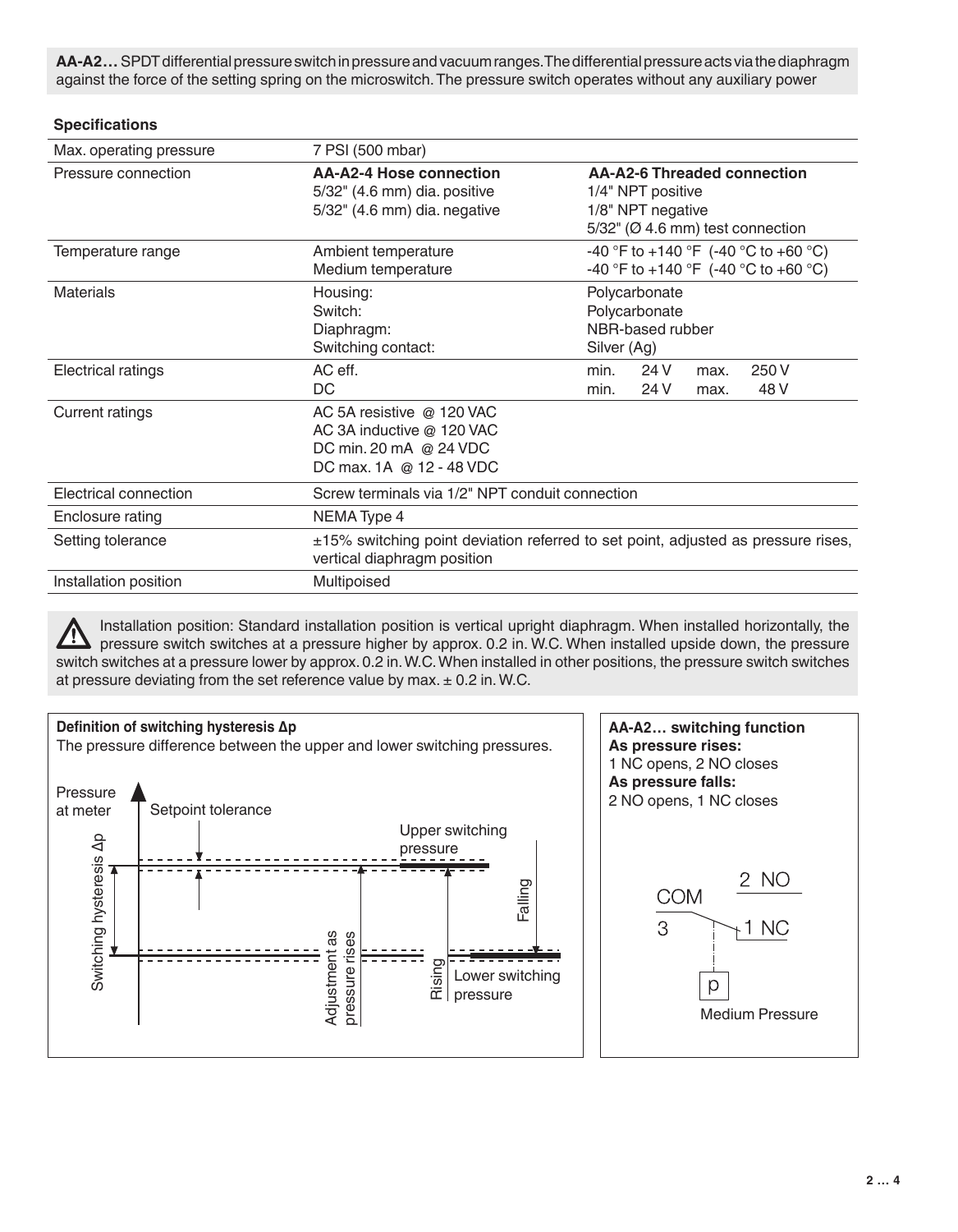#### **Dimensions inch (mm)**

- 1 Pressure connection (+)
- 2 Pressure connection (–)



0.4<br>(10)

 $.0(24.9)$ 



#### **Dimensions inch (mm)**

- 1 Pressure connection (+)
- 2 Pressure connection (–)
- 3 Test nipple p(+)

#### **AA-A2-6… Threaded connection**



#### **Test button**

The AA-A2-6… threaded version is equipped with a test button. When the test button is pressed, the connection

interrupted and the pressure below the diaphragm is relieved. The microswitch of the pressure switch changes the contact position from NO to NC.

If the test button is released, the pressure below the diaphragm is built up again and the microswitch changes to its original position.